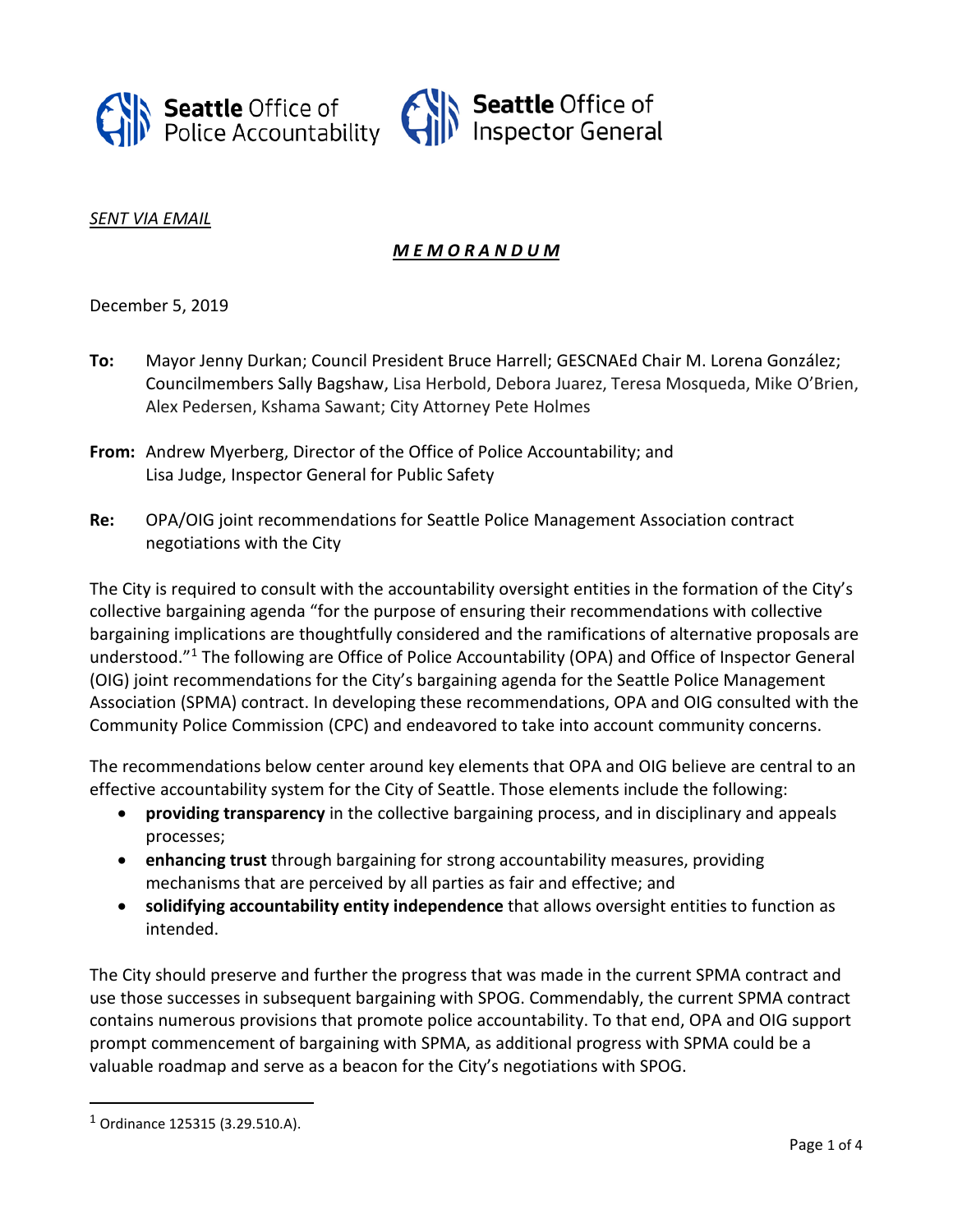

## **Increasing transparency in the bargaining process**

A recurring theme in the September public hearing and in Court statements is lack of transparency and, correspondingly, lack of public trust, in the collective bargaining process and disciplinary appeals system. When the public has insight into and understanding of the workings of government, it enhances public trust that the process is fair, community needs are considered, and the system is working as intended. Making the process more accessible to the public serves to inform community about issues being considered and provides a means of holding government to account if public needs are not being appropriately considered and bargained.

There are ways the City can make aspects of the process more transparent. The City should engage an external advisor with accountability expertise in the bargaining process. The City has authority to utilize an outside advisor, as either party in negotiations may utilize experts.<sup>[2](#page-1-0)</sup> The accountability law touches upon complex systems within SPD, of which the disciplinary and appeals process is just one facet.<sup>[3](#page-1-1)</sup> An external advisor during bargaining would be a valuable technical resource for the City on how bargained terms affect accountability system effectiveness. An expert versed in the nuances of the accountability law would also bolster public confidence that the City has made informed and strategic decisions from a community perspective.

An advisor who is endorsed by oversight entity partners would further enhance trust in the process. Ideally, the advisor would be engaged during the entire bargaining process and, consistent with confidentiality requirements, have the ability to report out to the public concerning whether the bargaining process was fair, effective, and appropriately considered community input.

#### **Increasing trust through strong accountability measures**

During bargaining, the City should ensure that it addresses the most crucial elements of a strong accountability system by prioritizing elements that have been identified as most significantly affecting oversight authority and accountability-related operations.

There is substantial consensus on these issues, as they were previously identified by OPA, OIG, CPC, and the City in its briefing with the federal court.<sup>[4](#page-1-2)</sup> Four key issues include the following, with a fifth issue added here:

• Subpoena power - Preserving subpoena power as achieved in the SPMA contract;

<span id="page-1-0"></span><sup>&</sup>lt;sup>2</sup> Use of a technical advisor is allowed under SMC 4.04.120.B, which provides that the City's Labor Relations Policy Committee "may designate representatives of the Executive or Legislative or other departments or other persons to assist the City's negotiators."

<span id="page-1-1"></span> $3$  Highlighting the complexity of the disciplinary system, in 2019, OIG developed a 40-page map of the SPD disciplinary and appeals process with the assistance of agencies with roles in that process. The map is a tool to have more transparent, accurate, meaningful conversations about areas of efficiency or need for change.

<span id="page-1-2"></span> $4$  Court Document 576, City of Seattle's Stipulated Motion to Approve Accountability Methodology, p. 24-25.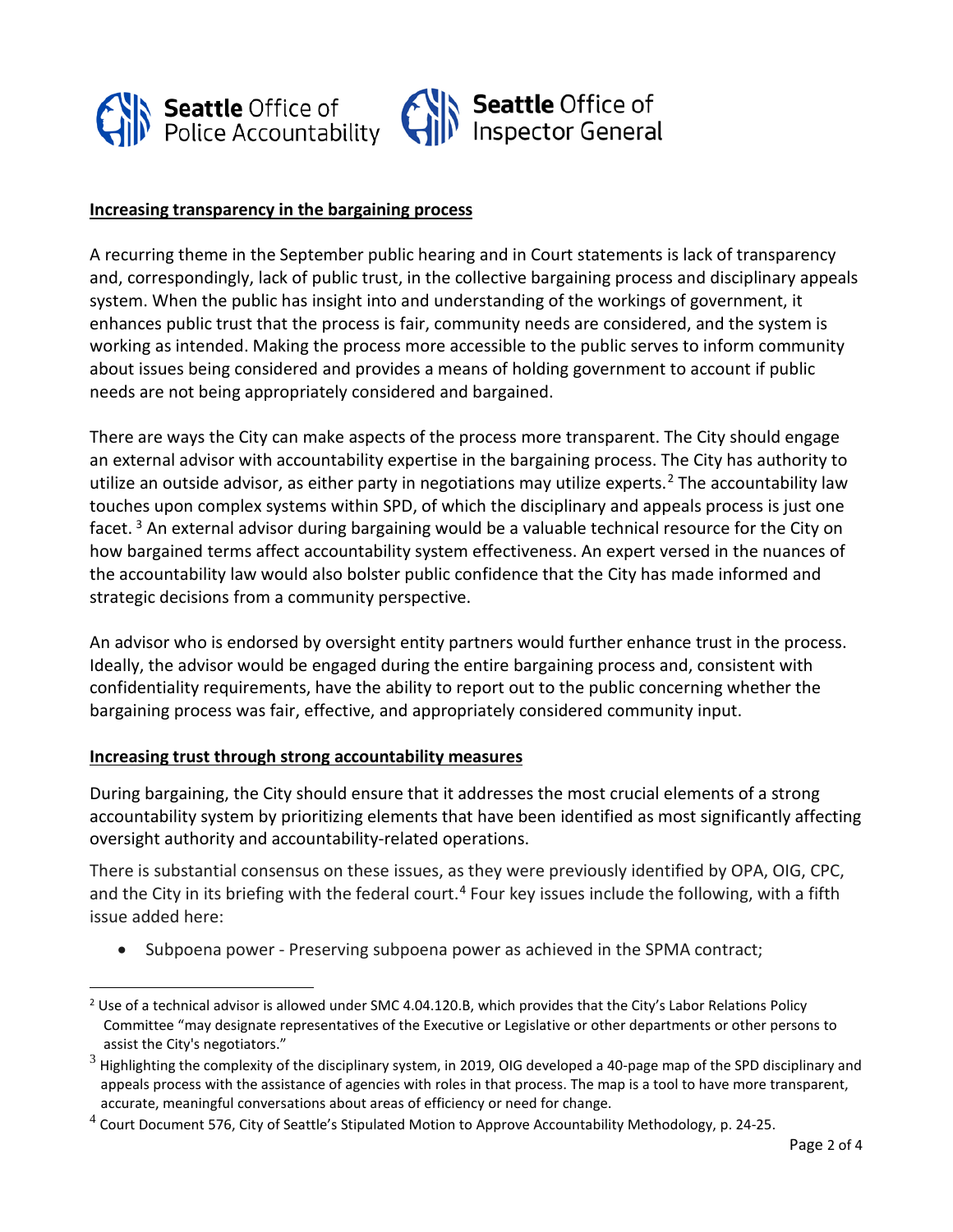

- Quantum of Proof Holding all misconduct allegations to a preponderance of the evidence standard for determination by OPA and the Chief, as well as on appeal;
- 180-day timeline Providing clarity around the calculation of the 180-day timeline for disciplinary investigations, including appropriate tolling for criminal investigations, newly discovered evidence, and time lags in reporting;
- Arbitration Examining features of arbitration that affect public confidence, such as increasing transparency of hearings, setting and strictly enforcing firm timelines, prohibiting *de novo* review of final disciplinary decisions by the Chief, and improving the selection process for arbitrators to ensure objectivity, fairness, and expertise; and
- OPA Authority in Criminal Investigations Providing authority for OPA to decide to whom criminal referrals are made and to oversee investigations of criminal SPD misconduct.

In addition to the issues above, OPA and OIG generally agree with the issues identified by the CPC in their feedback regarding upcoming SPMA negotiations and, if requested, will provide further explanation and/or analysis of any of those issues.

## **Solidifying Accountability Entity Independence**

Independence of OPA and OIG is critical to an accountability system that can stand the test of time and shifting politics and personalities. Currently, OPA and OIG are granted broad authority to exercise their respective oversight functions, both by the accountability law and the CBAs, but there is no uniform enforcement mechanism to ensure cooperation of SPD and its members in the event a cooperative relationship is lost. Subpoena power is an important means of allowing oversight entities to exercise proper authority without dependence on cooperation or assistance from a favorable administration. During SPMA negotiations, it is important to preserve that authority.

In line with the Court's suggestion to embrace new ways of thinking about accountability, the City also has the opportunity to innovate ways to strengthen oversight independence both within and outside the context of bargaining. For example, the City could explore additional ways to ensure that staffing and resources for oversight entities are sufficient to support robust accountability. When the City is no longer the subject of federal oversight and the Monitor is no longer routinely examining core accountability areas like use of force, that responsibility will fall to the existing entities, and they must be able to carry out those functions with proper resources without having to rely on favorable relationships or political expediency. OPA and OIG look forward to further conversation and collaboration in this regard.

In addition to bargaining, the City should employ means to solidify oversight authority in ways that cannot be weakened by bargaining. A strong accountability system should not rely on bargaining the authority and powers of independent oversight bodies every few years, or the acquiescence of those who are the subject of oversight. The City should, separate and apart from bargaining efforts, seek to safeguard the independent authority of the oversight entities in a manner that forecloses the possibility that SPD members can simply "opt out" of strong oversight measures. The effects of such powers may be ripe for bargaining, but without the inherent authority to enforce oversight measures